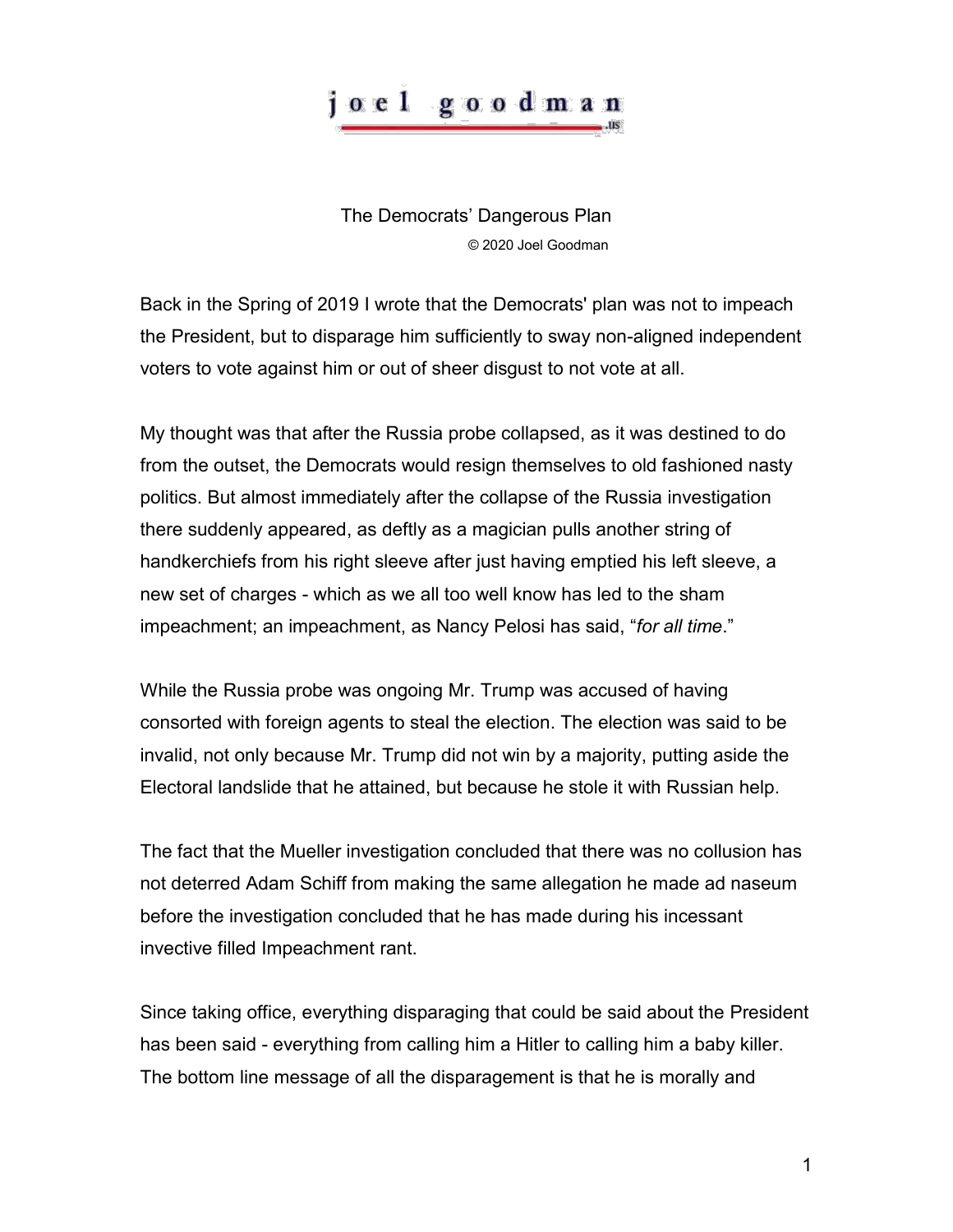emotionally unfit to be President. There was even FBI back room talk of using the 25th Amendment to have him removed from office.

On two occasions the Speaker of the House said that the President had a temper tantrum during their White House meetings. Just last month, Speaker Pelosi called the President an imposter. This of course not only reflects on him but on the millions who support him.

I [wrote](https://joelgoodman.us/joel-goodman_articles/2018-01-14_conspiracy-theory_101-9-996.pdf) one year ago, "*Credence must be given to some form of organized force behind this relentless campaign against Trump, because the attacks have come from within the government as well as from without.*" Recent revelations have only confirmed the involvement of the CIA, NSA, FBI, the DOS and even the DOD, as a money launderer to one of the key figures in the cabal.

As we saw during the House hearings, and now in the Senate trial, facts do not matter. The impeachment thus far has been a series of hyperbolic assertions, conjectures begging a connection to reality, irrelevancies, unsubstantiated accusations, repetition of opinion based bureaucrat testimonials, outright fabrications, misrepresentations, innuendo, and plain old lies. Congressman Adam Schiff even went so far as to mischaracterize and take out of context George Washington University's Jonathan Turley's House testimony, which in toto clearly stated that the charges being considered were wholly insufficient to justify an impeachment.

But the actuality of the situation has not deterred the Democrats from vituperative attacks and a continuing show trial with passionate pleas to the Republicans to join the Democrats in their effort to save America from a monster.

Since there is not actual evidence to support a bi-partisan conviction based on defined crimes, and there aren't enough Trump hating Democrats to reach a two

2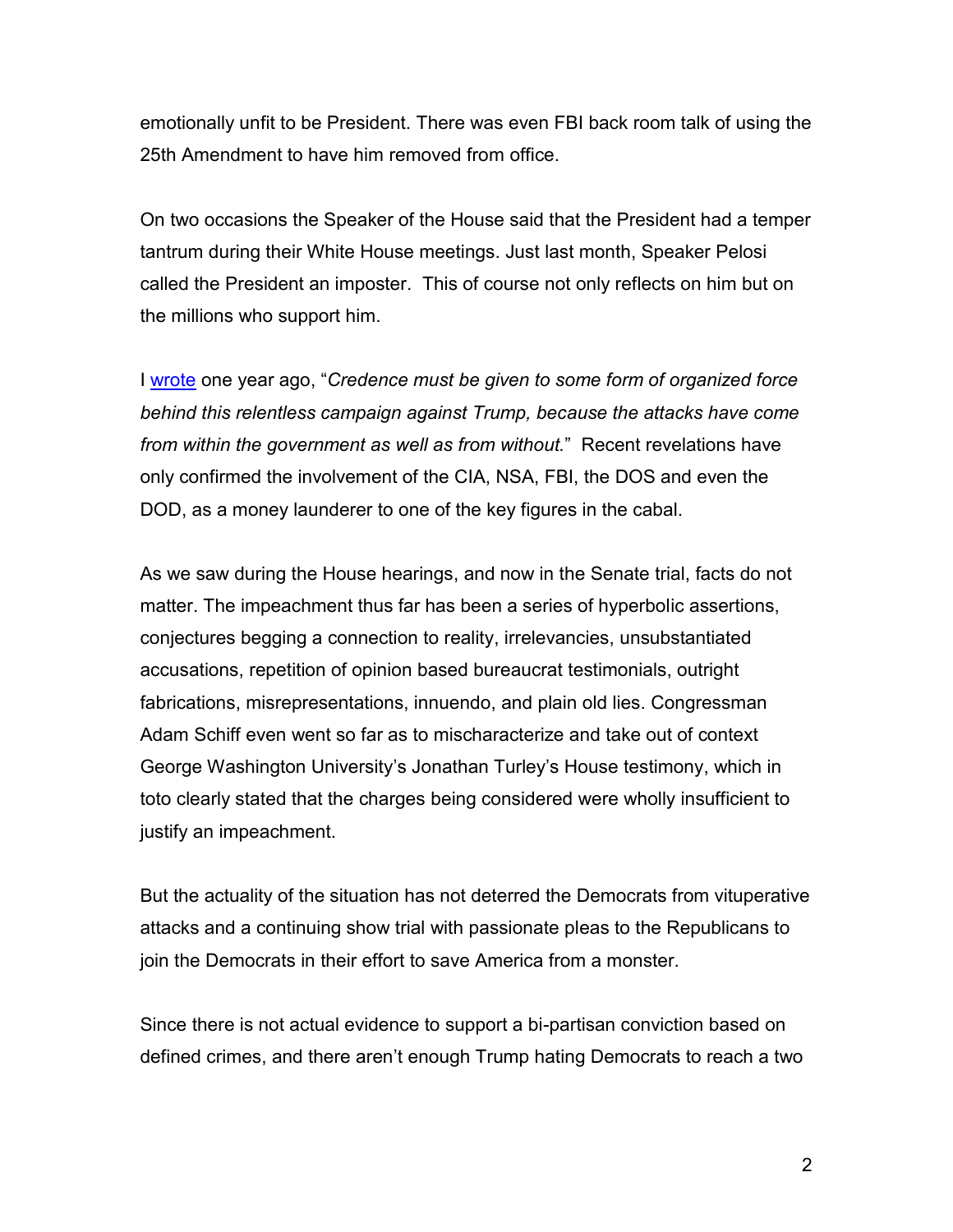thirds party line vote, and since removal will not happen, what then is the Democrats' end game?

The Democrats knew from the get go that they would be able to impeach the President, but even under the most strained set of circumstances they would never get enough votes to convict.

But the three days of the Democrat Managers' accusations in the Senate, which in many ways surpassed the disingenuousness of the House hearings vis a vis incredulity, disrespect and incivility, the Democrats are doing something more.

They have embarked upon a ramping up of the continual rant of false allegations, which, to me, signifies that there is a larger goal than merely forcing a losing vote to impeach and leaving Mr. Trump with a stain on his record.

The Democrats held the stage for three days and used the opportunity to say things that never should be said in a civilized Congress; but not only have their statements not been rejected in the press, their friendly media have applauded their presentations and misreported that there was solidity and cogency in the accusations brought against the President.

Their ultimate goal is what makes them dangerous. The Progressives / Communists have never looked at change in this country as a short term endeavor. The Progressive movement began a little more than a hundred years ago, the Communist movement somewhat later. Today they are connected - both being component parts of the Globalist movement. And, with a generation of indoctrinated America hating youth and a mélange of diversified sub-groups, there is a sufficiently large number of people motivated to bring the globalist orchestrated agenda front and center.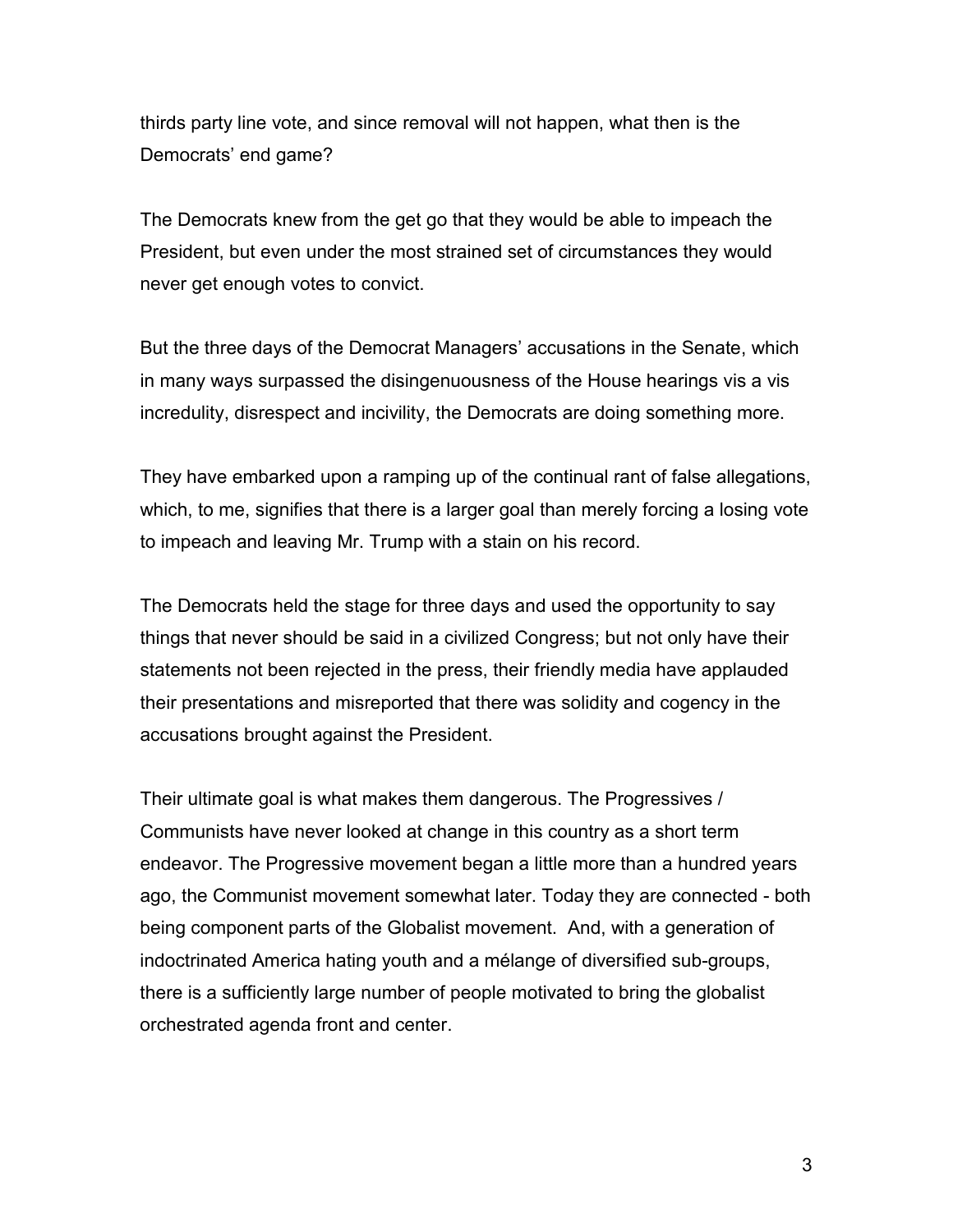The Democrat House managers have said in one form or another that Senate Republicans are Trump bootlickers and are failing their responsibilities under the Constitution, and anyone voting against conviction is a traitor and part of the Trump conspiracy; that what the Democrats are saying is the holy truth and everything said to the contrary is part of the Republican lie filled cover-up. In fact anything Trump does to protect himself from the inane charges is demonstrably part of the cover-up.

We are now being told that not only was Trump's election illegitimate, the Senate is illegitimate and the acquittal will be illegitimate as well.

Most frighteningly, the Democrats have now begun to say that if Trump wins in 2020 he will have won by fraud once again.

I don't know that the Democrats have enough support throughout the county to succeed in an actual coup, but they are planning something down the road. And what we see now is the groundwork for that plan.

The Democrats control the large cities and the communications companies, especially social media, where so many congregate every day. They may or may not control the banks - that remains to be seen. But, the Democrats certainly have large numbers of people within the Federal bureaucracy who could make life in this country awful for their enemies; much more invasive and on a much larger scale than what was done in the IRS scandal executed by Lois Lerner under Obama.

What we are looking at is an organization claiming that anyone other than themselves who achieve power is illegitimate